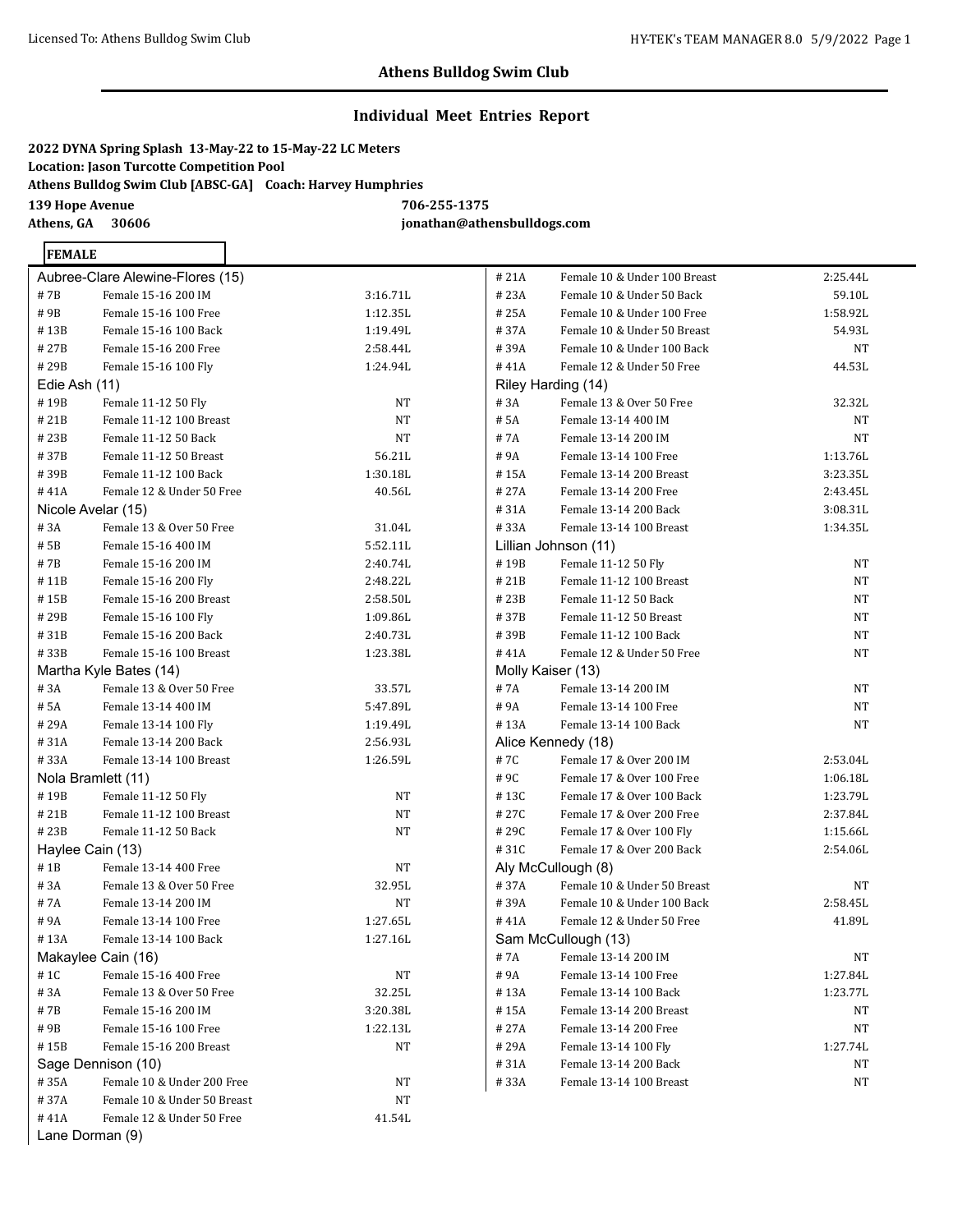## **Individual Meet Entries Report**

**2022 DYNA Spring Splash 13-May-22 to 15-May-22 LC Meters Athens Bulldog Swim Club [ABSC-GA] Coach: Harvey Humphries**

> $\overline{\phantom{a}}$

| <b>FEMALE</b>      |                              |          |
|--------------------|------------------------------|----------|
| Jillian Mundy (10) |                              |          |
| #21A               | Female 10 & Under 100 Breast | 2:01.12L |
| #23A               | Female 10 & Under 50 Back    | 49.91L   |
| #25A               | Female 10 & Under 100 Free   | 1:35.81L |
| #35A               | Female 10 & Under 200 Free   | 3:32.46L |
| #39A               | Female 10 & Under 100 Back   | 1:55.24L |
| #41A               | Female 12 & Under 50 Free    | 40.66L   |
|                    | Isabella Nelson (14)         |          |
| # 7A               | Female 13-14 200 IM          | NΤ       |
| #9A                | Female 13-14 100 Free        | NT       |
| # 13A              | Female 13-14 100 Back        | 1:29.20L |
| #15A               | Female 13-14 200 Breast      | NT       |
| #27A               | Female 13-14 200 Free        | NΤ       |
| #29A               | Female 13-14 100 Fly         | NΤ       |
| #31A               | Female 13-14 200 Back        | NT       |
| #33A               | Female 13-14 100 Breast      | 1:44.12L |
|                    | Ansley Nunnally (14)         |          |
| $#$ 1 $B$          | Female 13-14 400 Free        | 5:10.64L |
| #3A                | Female 13 & Over 50 Free     | 30.01L   |
| # 7A               | Female 13-14 200 IM          | 2:52.28L |
| #9A                | Female 13-14 100 Free        | 1:04.84L |
| #11A               | Female 13-14 200 Fly         | 2:42.78L |
| #27A               | Female 13-14 200 Free        | 2:27.81L |
| #29A               | Female 13-14 100 Fly         | 1:10.15L |
| #33A               | Female 13-14 100 Breast      | 1:30.65L |
| Lindy Phillips (8) |                              |          |
| #37A               | Female 10 & Under 50 Breast  | 1:07.29L |
| #39A               | Female 10 & Under 100 Back   | 2:31.05L |
| #41A               | Female 12 & Under 50 Free    | 1:02.37L |
| Janie Ripps (15)   |                              |          |
| # 5B               | Female 15-16 400 IM          | 6:02.41L |
| # 7B               | Female 15-16 200 IM          | 2:52.14L |
| # 11B              | Female 15-16 200 Fly         | 2:44.50L |
| #15B               | Female 15-16 200 Breast      | 3:20.25L |
| # 29B              | Female 15-16 100 Fly         | 1:14.36L |
| #33B               | Female 15-16 100 Breast      | 1:32.77L |
| Leah Templin (11)  |                              |          |
| #17B               | Female 11-12 200 IM          | NT       |
| # 19B              | Female 11-12 50 Fly          | 43.96L   |
| #25B               | Female 11-12 100 Free        | NT       |
| Kailey Teyner (15) |                              |          |
| #3A                | Female 13 & Over 50 Free     | 30.07L   |
| # 5B               | Female 15-16 400 IM          | 6:01.93L |
| # 7B               | Female 15-16 200 IM          | 2:43.25L |
| # 9B               | Female 15-16 100 Free        | 1:05.78L |
| # 15B              | Female 15-16 200 Breast      | 2:57.24L |
| # 27B              | Female 15-16 200 Free        | 2:27.77L |
| #29B               | Female 15-16 100 Fly         | 1:24.25L |
| #33B               | Female 15-16 100 Breast      | 1:25.33L |
| Makayla West (11)  |                              |          |
| #21B               | Female 11-12 100 Breast      |          |
|                    |                              | NT       |
| # 23B              | Female 11-12 50 Back         | NT       |

| # 25B             | Female 11-12 100 Free    | NT       |
|-------------------|--------------------------|----------|
| Ximena Young (15) |                          |          |
| # 1C              | Female 15-16 400 Free    | 5:04.53L |
| # 3A              | Female 13 & Over 50 Free | 29.58L   |
| #9B               | Female 15-16 100 Free    | 1:05.14L |
| #11B              | Female 15-16 200 Fly     | 2:51.99L |
| #13B              | Female 15-16 100 Back    | 1:17.06L |
| #27B              | Female 15-16 200 Free    | 2:20.44L |
| # 29B             | Female 15-16 100 Fly     | 1:11.19L |
| #31B              | Female 15-16 200 Back    | 2:56.91L |
| Zoey Zellner (12) |                          |          |
| #17B              | Female 11-12 200 IM      | NT       |
| #19B              | Female 11-12 50 Fly      | 50.05L   |
| # 21B             | Female 11-12 100 Breast  | 1:34.46L |
| # 25B             | Female 11-12 100 Free    | 1:17.56L |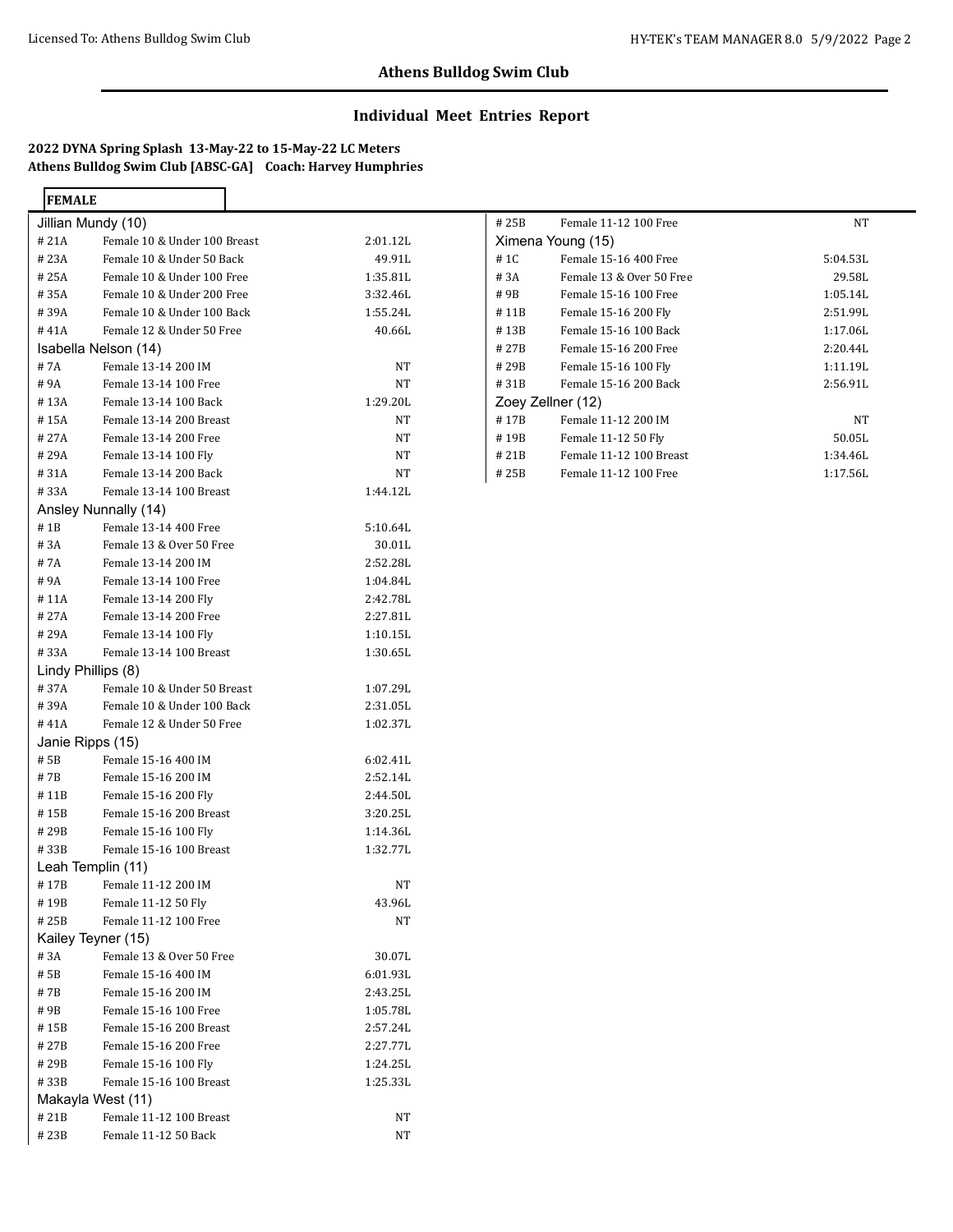## **Individual Meet Entries Report**

**2022 DYNA Spring Splash 13-May-22 to 15-May-22 LC Meters Athens Bulldog Swim Club [ABSC-GA] Coach: Harvey Humphries**

| <b>MALE</b>    |                           |           |              |                            |           |
|----------------|---------------------------|-----------|--------------|----------------------------|-----------|
|                | Austin Ackerman (17)      |           | #4A          | Male 13 & Over 50 Free     | 31.01L    |
| #10C           | Male 17 & Over 100 Free   | 1:01.13L  | #10A         | Male 13-14 100 Free        | 1:15.82L  |
| #16C           | Male 17 & Over 200 Breast | 3:06.34L  | #12A         | Male 13-14 200 Fly         | NT        |
| #28C           | Male 17 & Over 200 Free   | 2:18.74L  | #14A         | Male 13-14 100 Back        | 1:31.19L  |
| #34C           | Male 17 & Over 100 Breast | 1:18.23L  | #28A         | Male 13-14 200 Free        | 2:42.94L  |
|                | Ethan Anderson (15)       |           | #32A         | Male 13-14 200 Back        | 3:15.89L  |
| $\#$ 8B        | Male 15-16 200 IM         | 3:41.75L  | #34A         | Male 13-14 100 Breast      | 1:30.86L  |
| #10B           | Male 15-16 100 Free       | 1:21.41L  |              | Nakul Karumbaiah (13)      |           |
| #16B           | Male 15-16 200 Breast     | 3:55.78L  | #10A         | Male 13-14 100 Free        | 1:10.25L  |
| #28B           | Male 15-16 200 Free       | 3:05.70L  | #12A         | Male 13-14 200 Fly         | NT        |
| #30B           | Male 15-16 100 Fly        | NT        | #14A         | Male 13-14 100 Back        | 1:21.67L  |
| #34B           | Male 15-16 100 Breast     | 1:43.44L  | #16A         | Male 13-14 200 Breast      | 3:22.11L  |
| Eli Bates (16) |                           |           |              | Vidur Karumbaiah (11)      |           |
| # 2C           | Male 15-16 400 Free       | 4:30.71L  | #18B         | Male 11-12 200 IM          | 2:49.90L  |
| #6B            | Male 15-16 400 IM         | 5:03.23L  | #20B         | Male 11-12 50 Fly          | 35.82L    |
| #28B           | Male 15-16 200 Free       | 2:12.33L  | #22B         | Male 11-12 100 Breast      | 1:25.59L  |
| #30B           | Male 15-16 100 Fly        | 1:09.11L  | #26B         | Male 11-12 100 Free        | 1:18.15L  |
| #34B           | Male 15-16 100 Breast     | 1:15.62L  |              | Ethan King (9)             |           |
|                | Patrick Coverdill (11)    |           | #38A         | Male 10 & Under 50 Breast  | 1:12.62L  |
| #18B           | Male 11-12 200 IM         | NT        | #40A         | Male 10 & Under 100 Back   | 2:11.12L  |
| #22B           | Male 11-12 100 Breast     | 1:37.93L  | #42A         | Male 12 & Under 50 Free    | 50.95L    |
| #24B           | Male 11-12 50 Back        | NT        |              | Christopher Koch (13)      |           |
| #26B           | Male 11-12 100 Free       | NT        | # 2B         | Male 13-14 400 Free        | 5:09.17L  |
| #36B           | Male 11-12 200 Free       | NT        | #4A          | Male 13 & Over 50 Free     | 29.44L    |
| #38B           | Male 11-12 50 Breast      | NT        | #8A          | Male 13-14 200 IM          | 2:29.82L  |
| #40B           | Male 11-12 100 Back       | NT        | #10A         | Male 13-14 100 Free        | 1:03.62L  |
| #42A           | Male 12 & Under 50 Free   | 32.24L    | #16A         | Male 13-14 200 Breast      | 2:50.34L  |
|                | Brandon Hailey (17)       |           | #28A         | Male 13-14 200 Free        | 2:18.66L  |
| # 2D           | Male 17 & Over 400 Free   | <b>NT</b> | #32A         | Male 13-14 200 Back        | 2:42.33L  |
| $\#$ 4A        | Male 13 & Over 50 Free    | 28.47L    | #34A         | Male 13-14 100 Breast      | 1:17.20L  |
| #8C            | Male 17 & Over 200 IM     | 2:37.33L  |              | Zach Krosner (16)          |           |
| #10C           | Male 17 & Over 100 Free   | 1:03.33L  | #8B          | Male 15-16 200 IM          | 2:48.09L  |
| #16C           | Male 17 & Over 200 Breast | <b>NT</b> | #10B         | Male 15-16 100 Free        | 1:06.38L  |
| #28C           | Male 17 & Over 200 Free   | 2:21.06L  | #14B         | Male 15-16 100 Back        | 1:16.04L  |
| #30C           | Male 17 & Over 100 Fly    | 1:08.55L  | #28B         | Male 15-16 200 Free        | 2:31.20L  |
| #34C           | Male 17 & Over 100 Breast | 1:19.64L  | #32B         | Male 15-16 200 Back        | 2:46.57L  |
|                | Crenshaw Halbach (13)     |           | #34B         | Male 15-16 100 Breast      | 1:35.91L  |
| # 8A           | Male 13-14 200 IM         | 3:01.91L  | Jacob Li (9) |                            |           |
| #10A           | Male 13-14 100 Free       | 1:13.51L  | # 22A        | Male 10 & Under 100 Breast | NT        |
| #12A           | Male 13-14 200 Fly        | 3:01.47L  | # 24A        | Male 10 & Under 50 Back    | NT        |
| #14A           | Male 13-14 100 Back       | 1:19.39L  | #26A         | Male 10 & Under 100 Free   | NT        |
|                | Cash Havick (15)          |           |              | Baylor Lingner (16)        |           |
| #8B            | Male 15-16 200 IM         | <b>NT</b> | # 4A         | Male 13 & Over 50 Free     | NT        |
| #10B           | Male 15-16 100 Free       | <b>NT</b> | #10B         | Male 15-16 100 Free        | NT        |
| #14B           | Male 15-16 100 Back       | 1:31.59L  | #14B         | Male 15-16 100 Back        | NT        |
| #16B           | Male 15-16 200 Breast     | <b>NT</b> |              | Nolan McCullough (10)      |           |
| Kevin Joy (12) |                           |           | #36A         | Male 10 & Under 200 Free   | <b>NT</b> |
| #18B           | Male 11-12 200 IM         | NT        | #40A         | Male 10 & Under 100 Back   | 2:21.59L  |
| #24B           | Male 11-12 50 Back        | NT        | #42A         | Male 12 & Under 50 Free    | 40.16L    |
| #26B           | Male 11-12 100 Free       | NT        |              |                            |           |
|                | Shaan Kannan (14)         |           |              |                            |           |
| # 2B           | Male 13-14 400 Free       | 5:50.74L  |              |                            |           |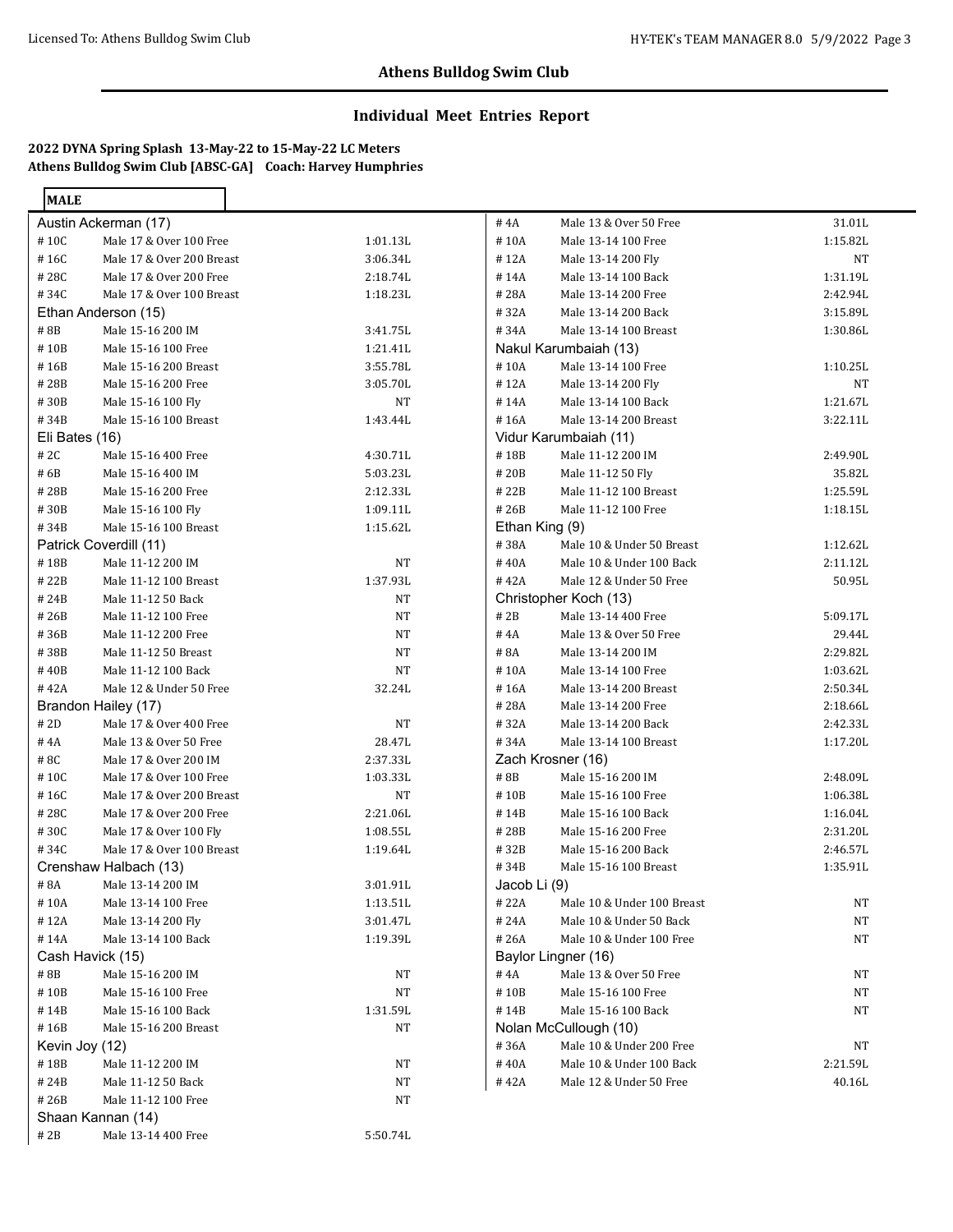## **Individual Meet Entries Report**

**2022 DYNA Spring Splash 13-May-22 to 15-May-22 LC Meters Athens Bulldog Swim Club [ABSC-GA] Coach: Harvey Humphries**

| <b>MALE</b>        |                            |          |
|--------------------|----------------------------|----------|
|                    | Logan McLeroy (10)         |          |
| # 20A              | Male 10 & Under 50 Fly     | 42.25L   |
| #22A               | Male 10 & Under 100 Breast | NΤ       |
| # 26A              | Male 10 & Under 100 Free   | NΤ       |
| Luke Phillips (14) |                            |          |
| # 4A               | Male 13 & Over 50 Free     | 30.35L   |
| # 6A               | Male 13-14 400 IM          | 5:30.99L |
| #10A               | Male 13-14 100 Free        | 1:05.93L |
| #12A               | Male 13-14 200 Fly         | 2:36.72L |
| #16A               | Male 13-14 200 Breast      | 3:11.48L |
| #30A               | Male 13-14 100 Fly         | 1:12.23L |
| #32A               | Male 13-14 200 Back        | 2:39.88L |
| #34A               | Male 13-14 100 Breast      | 1:25.43L |
| Grady Price (12)   |                            |          |
| #36B               | Male 11-12 200 Free        | NΤ       |
| #38B               | Male 11-12 50 Breast       | NΤ       |
| #42A               | Male 12 & Under 50 Free    | 37.90L   |
| Sam Price (10)     |                            |          |
| #36A               | Male 10 & Under 200 Free   | NΤ       |
| #38A               | Male 10 & Under 50 Breast  | 50.14L   |
| #40A               | Male 10 & Under 100 Back   | NΤ       |
|                    | Brody Putman (11)          |          |
| #18B               | Male 11-12 200 IM          | NΤ       |
| #24B               | Male 11-12 50 Back         | NΤ       |
| # 26B              | Male 11-12 100 Free        | NΤ       |
| #36B               | Male 11-12 200 Free        | NΤ       |
| #40B               | Male 11-12 100 Back        | 1:31.74L |
| #42A               | Male 12 & Under 50 Free    | 34.08L   |
| Joey Rhine (12)    |                            |          |
| # 2A               | Male 11-12 400 Free        | 5:31.19L |
| #18B               | Male 11-12 200 IM          | 2:54.06L |
| # 20B              | Male 11-12 50 Fly          | 36.11L   |
| #22B               | Male 11-12 100 Breast      | 1:35.49L |
| # 24B              | Male 11-12 50 Back         | 37.33L   |
| #36B               | Male 11-12 200 Free        | 2:35.76L |
| #38B               | Male 11-12 50 Breast       | 45.75L   |
| # 40B              | Male 11-12 100 Back        | 1:16.09L |
| #42A               | Male 12 & Under 50 Free    | 30.51L   |
| Torin Trotter (13) |                            |          |
| #8A                | Male 13-14 200 IM          | 2:43.81L |
| #10A               | Male 13-14 100 Free        | 1:03.08L |
| #14A               | Male 13-14 100 Back        | 1:18.27L |
| #16A               | Male 13-14 200 Breast      | NΤ       |
| Hong-Yi Wang (9)   |                            |          |
| #20A               | Male 10 & Under 50 Fly     | 1:07.85L |
| # 22A              | Male 10 & Under 100 Breast | NΤ       |
| #26A               | Male 10 & Under 100 Free   | NΤ       |
| Silas Webb (9)     |                            |          |
| #20A               | Male 10 & Under 50 Fly     | 1:08.89L |
| #24A               | Male 10 & Under 50 Back    | 51.31L   |
| # 26A              | Male 10 & Under 100 Free   | 2:33.86L |
| # 38A              | Male 10 & Under 50 Breast  | NΤ       |